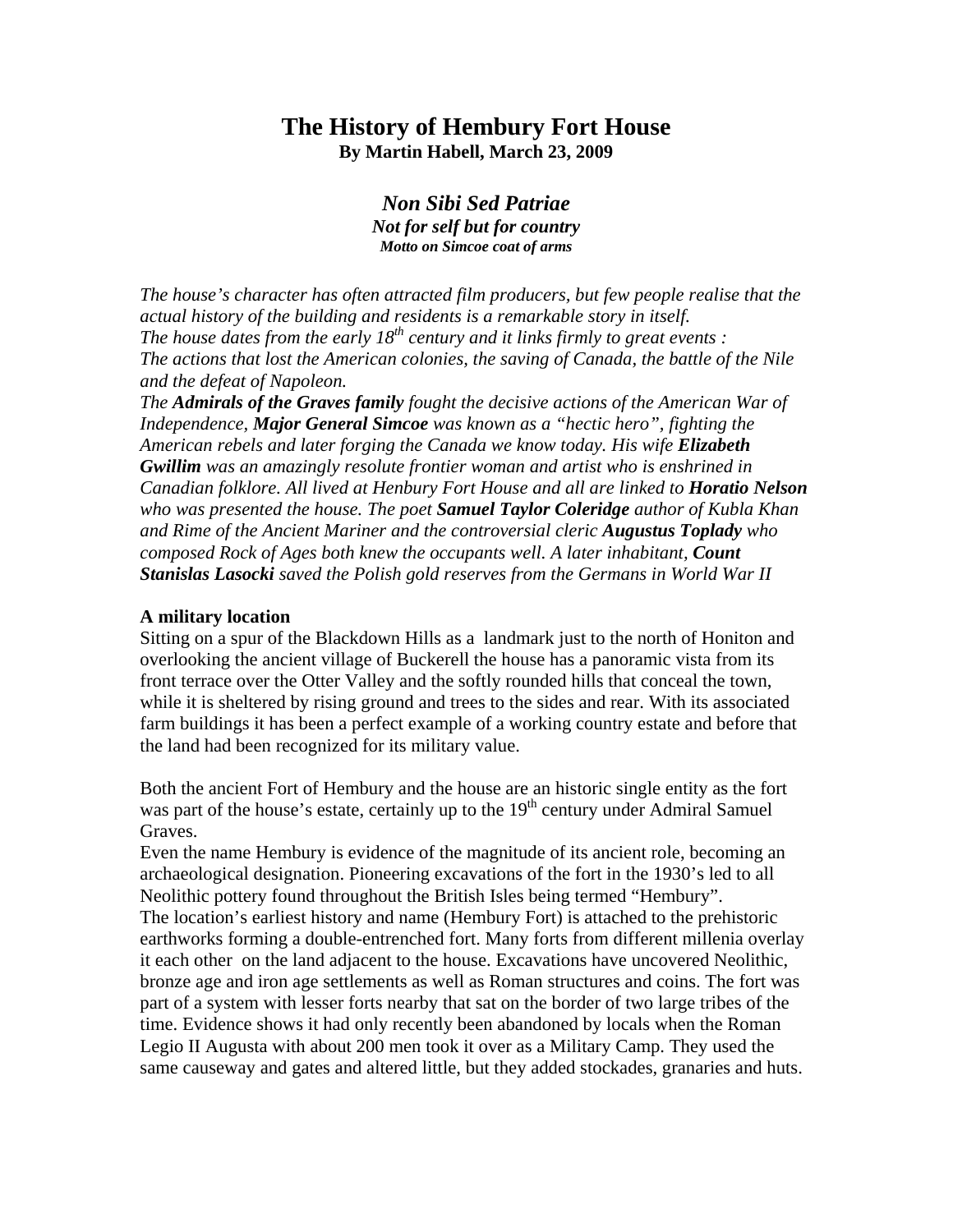When they departed, in true military style they cut down all the walls to ground level and demolished all the buildings to prevent any beneficial use by the local people. The strategic position overlooking a border and a main trade route were obvious attractions. The Romans built the Fosse Way simply by overlaying the much older route sending a branch up to the Fort that is today's road to the house out of Honiton. It was clearly a place where occupiers could keep the peace and watch for insurrection and invasion and this was recognized in more recent times, becoming valued also for the stunning visual prospects

Honiton itself is famous primarily for its lace, the result of an influx of Flemmish lace workers in the reign of Elisabeth 1st, and this was complimented in the  $18<sup>th</sup>$  century by brewing, ironwork and brick making. A strong naval connection developed because it lay on the route from London to the naval ports in Devon and the site characteristics remained as relevant to defense in Napoleonic times as in the Neolithic era.

#### **Admiral Graves and the Graves dynasty**

The military connection of the area, renewed in the  $18<sup>th</sup>$  century. During the French Wars a strong naval and military link grew up around the house, with signals being telegraphed from the Devon ports first to Hembury Fort and telegraph hill for the military leaders resident there, before relay to London. Lower ranking officers housed in Honiton would use telescopes to read the telegraph and deduce if they were summoned to their Admirals and Generals at Hembury Fort and nearby Wolford Lodge.

The earliest ownership of the house is with the Prodham family and then by successive heirs to Whiting and Ashford before Samuel Graves purchased it in 1750. Local records in the Devonshire County Archives show it burning in 1752. Whether or not dates are inaccurate and fire preceded purchase is hard to say but it implies that the improvements and expansion that Graves is reported to have carried out, were in fact a significant rebuild and the house as we know it started then.

Hembury Fort House is first recorded as *"Cockenhays"* ' taking its name from Cockenhay Street, the Roman Road leading past it to the ancient Camp. By 1765 local maps recorded it as *"Cockenhays at Hembury Fort Admiral Graves"* . Samuel Graves renamed it Hembury Fort House. He was part of a remarkable and unique dynasty. The family had five Admirals as well as Generals and they ran much of the British navy. Samuel was clearly a talented seaman and so much respected that he was entrusted with impossible tasks which often failed for lack of resources. His continued promotion inspite of such setbacks testified to this. By his death he was much renowned and also credited with being the inventor of the lifeboat

A direct contemporary and close neighbour of Samuel Graves from 1767 to 1775 was the Vicar of Broad Hembury, Augustus M Toplady, the composer of *Rock of Ages* who would undoubtedly have visited Hembury Fort House. A strong calvanist, he was part of a varied body of contemporary preachers immediately surrounding Hembury Fort House that greatly influenced Elizabeth Gwillim as she grew up there. He left for London with TB, persuaded that the "humid air of Hembury Fort" should be changed for the "healthy air of London."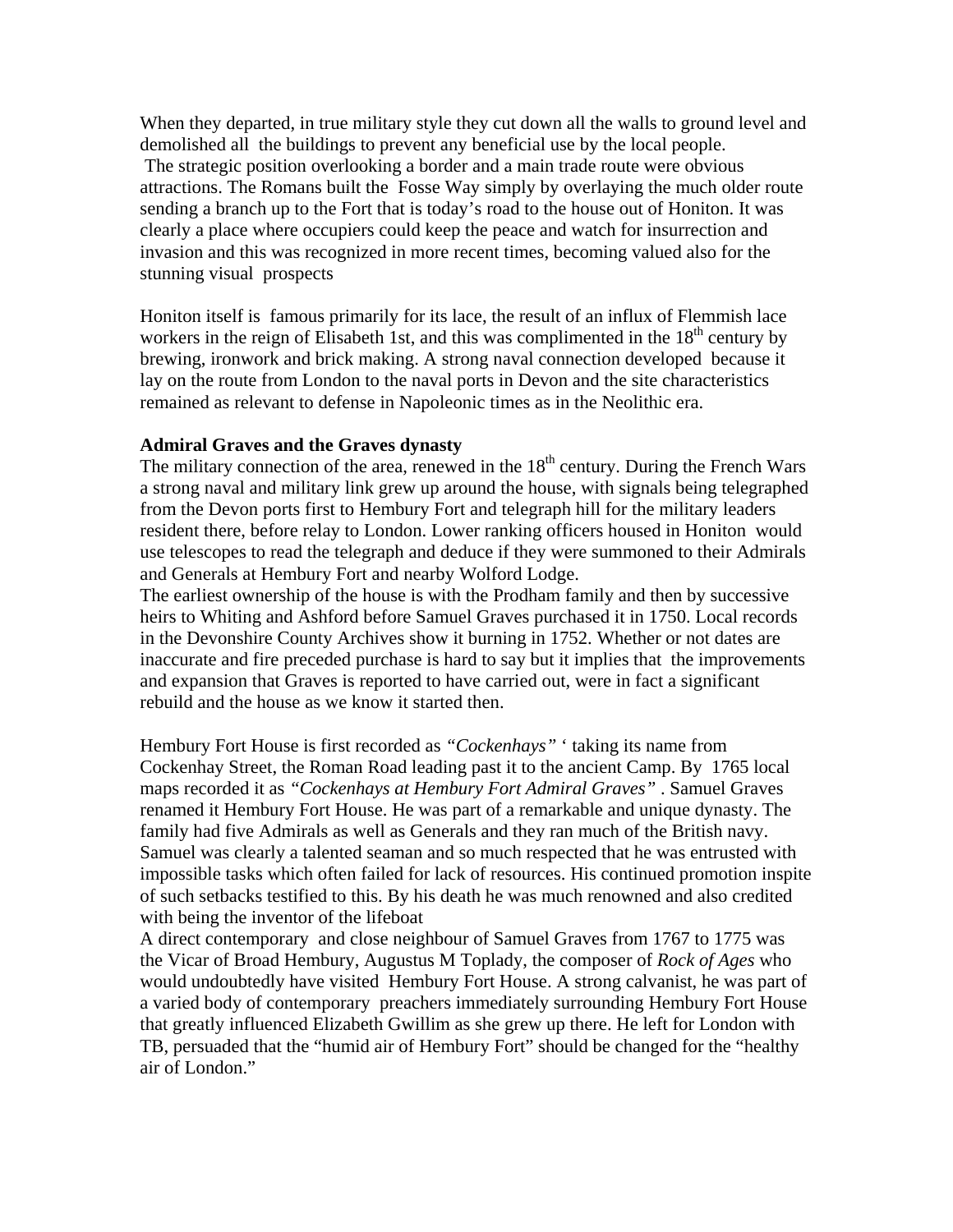### **The Graves family lose America**

The naval family of Graves not only produced a remarkable line of great British admirals in the 18<sup>th</sup> century but also a line of admirals in the independent United States. Samuel Graves had an impeccable lineage stretching back to the De Grava family of Bordeaux who came to England with the Normans. He was born in 1713 and died at Hembury Fort House on 8<sup>th</sup> March 1787. Becoming Fleet Commander in America from 1774, he was based in Boston with a near impossible brief of vague commands to control unrest and customs and revenue over a vast area and seal off Boston. This had a direct bearing on colonial unrest which he could not control. He was driven to laying waste to coastal ports and his burning of Falmouth (now Portland) decisively tilted an ambivalent general population of colonists into support of the rebel cause. At one time he served with his nephew Thomas Graves who was later to be Rear Admiral 1<sup>st</sup> Baron Graves. Unlike his uncle Samuel, this was a man renowned for a conservatism and indecision that was later to lead directly to defeat in the battle of Chesapeake in 1781 which led to Lord Cornwallis' surrender.

Militarily speaking, the family saw the American colonies slip through their fingers although in Samuel's case this was not due to lack of talent but to too few ships and men on a huge coastline. Certainly, Admiral Samuel Graves was blamed for the failure to control events that ensued from the Boston Tea Party that he was ordered to handle, and he returned to Hembury Fort House angry at the injustice of criticism when he had been given an impossible job. The Government clearly knew that they were unjust because he was offered an immediate new command but he turned it down. The break in service gave him time to indulge his loves of Hembury Fort House and his niece, Elizabeth, who was now living there permanently having been a constant visitor in earlier years. He relished her company and riding with her in the surrounding countryside.

## **Living at Hembury Fort House**

After Admiral Samuel Graves' purchase, the house had formed part of his second marriage settlement in 1769. By then he was Rear Admiral of the Blue possibly indicating a sideways promotion following his difficult experiences in America. This second marriage was to Margaret Spinkes. The house functioned well as a country estate with formal gardens to the front and a courtyard of stabling at the rear while the farmland was managed from the farm adjacent.

The Admiral developed the house with fine rooms for entertaining at the ground and an oval staircase to the first floor. Servants had their own stair to the second floor. It was an excellent family house and yet the Admiral was childless by both his first and second wife. A boy and later a girl would arrive at the house, however, who would change that.

A statue to "Samuel Graves Admiral of the White" and his wife survives in the  $15<sup>th</sup>$ Century church of St Mary & St Giles in the village of Buckerell below the house. Very unusually, inspite of near aristocratic lineage, he never received a knighthood because of his failure to win favour with the king. Meanwhile the two children, his godson and niece who grew up at the house, married and changed North America are buried close by in Wolford Chapel, owned and maintained by the Ontario Government.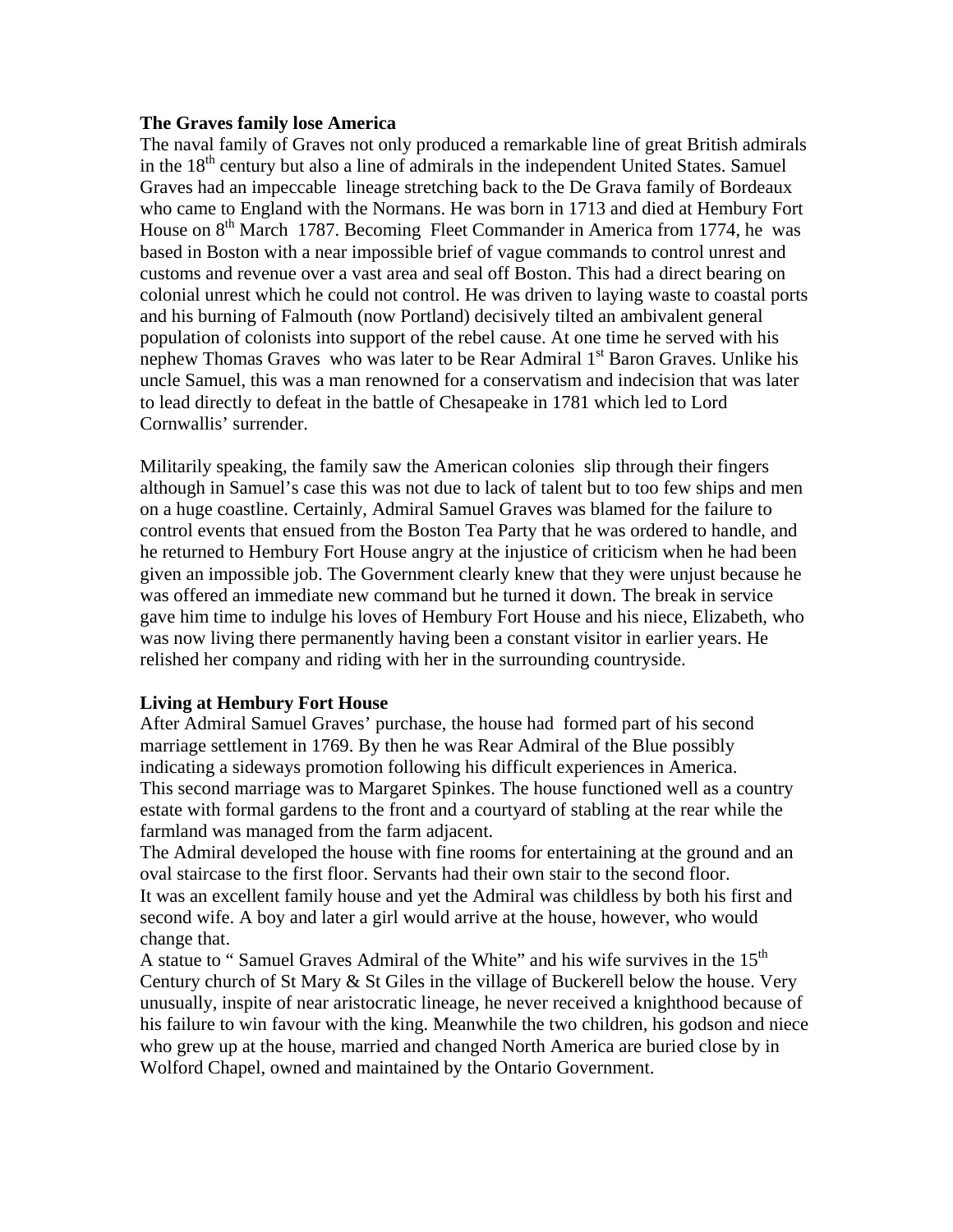## **The Admiral and the boy John Simcoe**

John Simcoe was Samuel's godson and the relationship with John's parents had been so close that John was christened John "Graves" Simcoe. His father, Cpt John Simcoe had been Captain James Cook's  $4<sup>th</sup>$  Captain on HMS Pembroke and had taught the great explorer navigation. He had been a prisoner of the French in Quebec and it is said that the secret maps of the St. Lawrence River that he drew and smuggled out led to General Wolfe's success in taking the city. He later died on the St. Lawrence River. When his widow Catherine died in 1766 the 14 year old son went to live at Hembury Fort House and the unshakable belief in the military life was fostered by his godfather.

Born in 1752 John took part in a rebellion of pupils at Eton in 1768, went to Oxford and, joining the military in 1770, was posted to the American colonies. A glittering career began and by 1777 he won the Battle of Crooked Billet as a Major and had been wounded three times in a single year. The inability of the British military to counter the hit and run tactics of the rebels led to the famous Rogers of Rogers Rangers fame being called in to form the Queen's Rangers as light troops trained in woodcraft and guerrilla tactics to fight the colonists on equal terms . However Rogers record was poor and although the Rangers defeated George Washington at Brandywine Creek it was at great cost. In 1779 Simcoe was made the Rangers' Commander and in all his time he never lost a battle and was the most successful commander of the war. He developed revolutionary tactics of reconnaissance and surprise and encouraged camouflage, with soldiers dressed in green; a change from the traditional scarlet that Simcoe had to continually fight the government's resistance over. It was also condemned, strangely, by the rebels and led to their hanging scores of captured Rangers. Indeed the fate of Rangers and loyalists alike was one of execution by the rebels. Ordered to surrender by Cornwallis and knowing their likely fate he wanted to escape down river but was ordered to stay put. It was an event he never forgot, claiming all the rest of his life that the official American and French history of the War of Independence ( which the British population believed and because of which a majority actually supported the rebels) wrongly blamed Britain for atrocities when he felt the reverse was the case.

## **The man who spared George Washington**

While Simcoe had, in fact, killed many rebels himself in surprise attacks he earned a reputation for magnanimity towards the enemy. Confronting an American sentry he said *"you are a brave fellow but you must go away*" Prints of the time show him ordering a hold of fire to allow the enemy to run away. This was not the image the rebels had, who never forgave what they saw as an atrocity of 1778 in his killing Judge William Hancock (not a rebel) and 20 others while they slept. It was certainly true he was a man who fought with all means and made great use of surprise and subterfuge; characteristics that the enemy, strangely for them, felt were unfair. On the other side George Washington denounced Simcoe for *"high handed and irregular tactics"* , a somewhat unfair assessment bearing in mind later events, but it showed how the rules of warfare were changing. As history would show, however, he was for the time extraordinarily farsighted and enlightened.

His compassionate side was marked by the lengths he went to care for his men and for servants but it would be wrong to see him in a modern light politically. On the one hand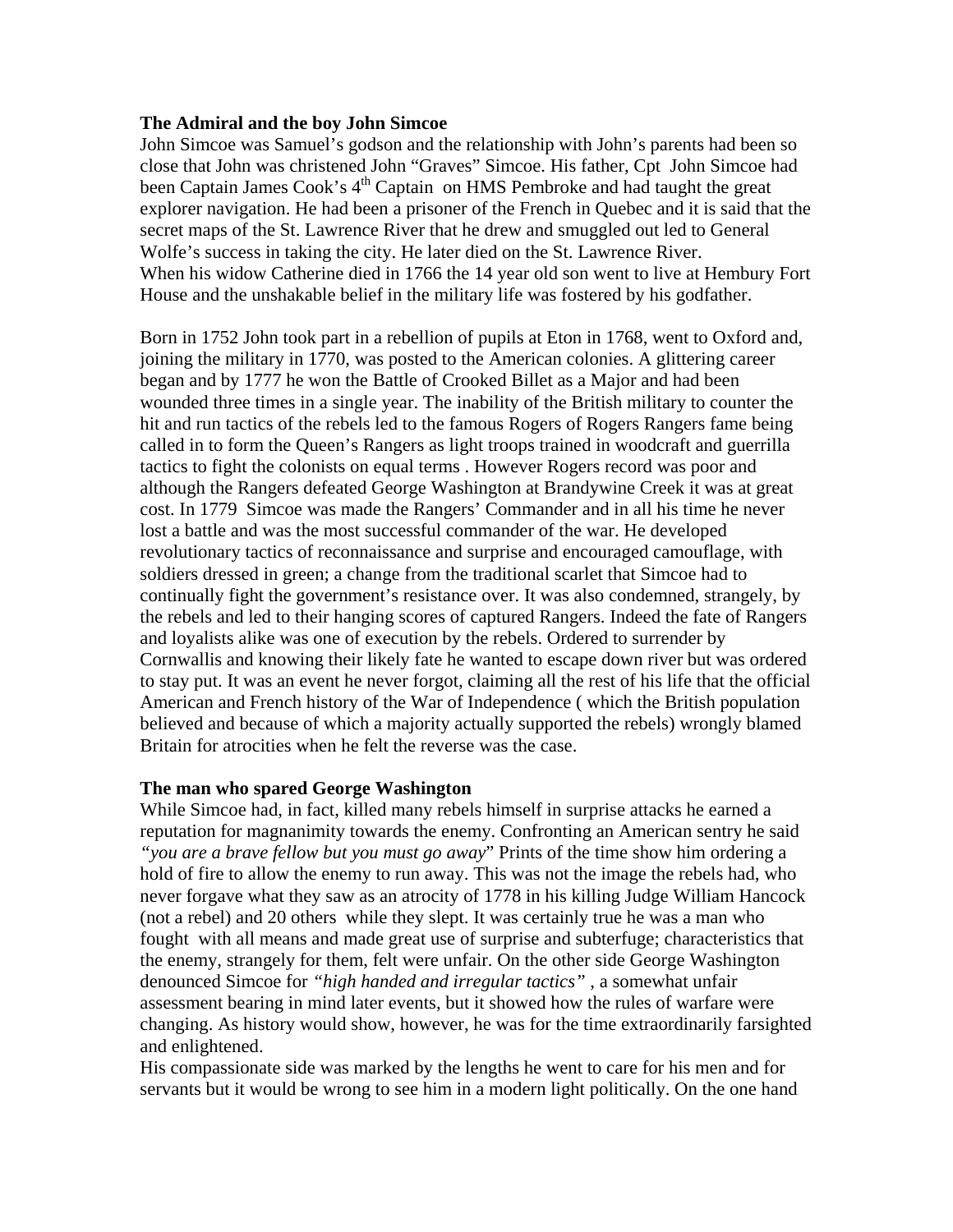he hated slavery ( attempting to form a black regiment of freed slaves in Boston and introducing legislation to abolish slavery well in advance of anything anywhere else in the world) but he regarded democracy as being as bad as despotism. His belief in the rightness and fitness of certain men to rule others explains his fierce defense of the Empire and his respect for the opposing side's leaders.

 In 1779 he attempted to capture George Washington but as Washington with two others fled the fighting he refused to shoot them in the back. Late he received a letter thanking him for his chivalry signed by George Washinton. Simcoe was captured by Armand Tuffin de la Roverie, a Frenchman serving with the Americans and a great friend of George Washington. Held on parole by the rebels, John Simcoe's release was specifically and individually signed by Benjamin Franklin.

John Simcoe was known as a "hectic hero" and, fiercely ambitious, he maneuvered to achieve his aims:

*"Nothing is more essential than to profess correct opinions, unless it is to possess correct acquaintances"* 

Some accused him of being a snob and being enthused by whatever was the latest idea but most were entranced by his fundamental honesty and decency and it was his political ability that allowed him to move effortlessly from the military life to one of statesmanship.In later years when Americans crossed the border to visit him at Niagara they invariably commented on "a very kindly reception" and it is perhaps a hallmark of the times that, no matter the battles, all parties whether French, American or British preserved great respect for each other and , once hostilities ended, sought to work together.

#### **Hembury, the Admiral and Elizabeth**

After four years raising John from 1766 history repeated itself for Admiral Graves. Six years after John left for Oxford and the military, the Admiral's niece, Elizabeth, came to live with her godfather. Elizabeth Posthuma Gwillim was aged 14 when her mother Jemima died in 1776. Her second name derived from the death of her father 7 months before she was born. The strong military tradition was in her genes as her father had been ADC to General Wolfe who took Quebec.

 Elizabeth had visited Henbury Fort House frequently as a small girl where her uncle doted on her as a daughter and riding companion. When she moved in permanently she continued her love of horses and art. She had already had a very privileged upbringing with French and German governess's and excelled in music and painting. She loved dancing, outdoor life and plants. Indeed she was extremely accomplished at all the necessary society pursuits appropriate to an heiress to considerable sums from both parents. She was rich and very well connected and would be seen as a very good match for any man of the time seeking to make his way to the top.

The house and its immediate environs were to play an important part in shaping her love of nature, horsemanship and art that allowed her to enjoy her very dangerous life on the frontiers of Empire, in Canada. It seemed that Canada was in her blood, being the scene of her father's military triumph and death ( just like her future husband's father). She grew into an attractive and diminutive woman of just 5 feet tall but her transformation from quiet girl to redoubtable woman began in 1781 with the return of John Simcoe, now a Colonel.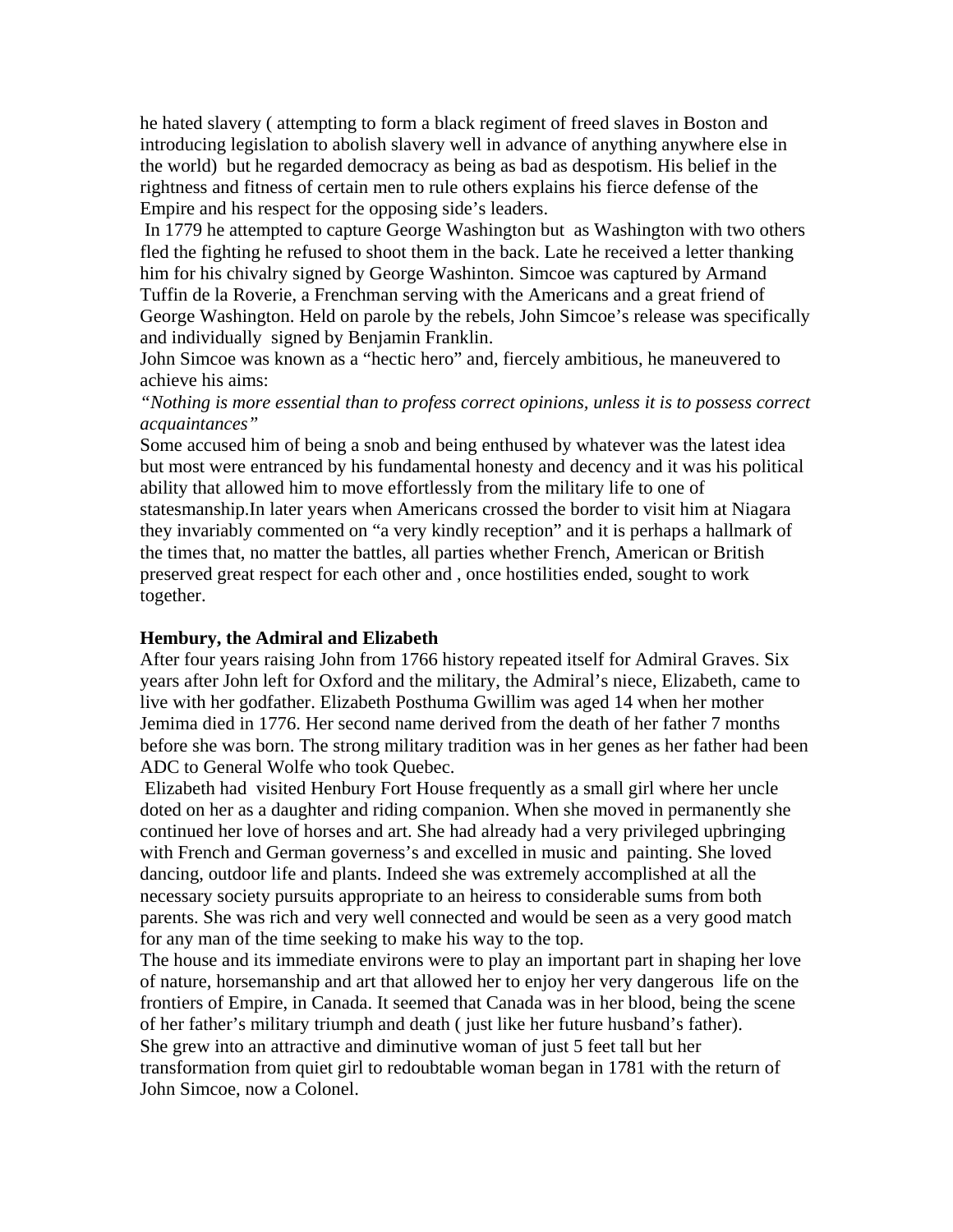### **Colonel Simcoe returns to Hembury Fort**

Colonel John Graves Simcoe, was a handsome and popular hero, and he returned to his godparents and Hembury Fort House to convalesce having been released by the American colonists and just promoted. Admiral Graves felt he was a very suitable match for Elizabeth and was anxious to find someone she would get on with after a disastrous attempt of his previously. In his and his wife's minds nothing could be neater than the two people they regarded as the children they never had, getting together for life.

#### **Elizabeth and the Colonel**

Now 31, John Simcoe began his stay spending much time with the Admiral in the library at Hembury Fort; but the Admiral's 16 year old ward, Elizabeth did not go unnoticed. His godfather had been perceptive this time as his plans worked uncomfortably fast. The pair discovered mutual interests in art and walking and would set off around the Hembury Fort House estate with his tall form making long strides and Elisabeth having to run every few paces to keep up. Their favorite walk was from the house to the ruined Dunkeswell Abbey. Aunt Margaret followed as chaperone but soon found she could not keep up and more worryingly the two were becoming uncomfortably interested in each other. Aunt Margaret got cold feet at the idea of a 16 year old marrying so soon and tried to put the breaks on the relationship but the Admiral was delighted. John Simcoe and Elizabeth were married in 1782, a devoted couple all their lives, yet in married life at all times she addressed him by his rank not his first name.

They rented a house in Honiton and then moved temporarily to Exeter and it was not until 1784 that Elizabeth bought the Wolford Estate consisting of Wolford Lodge and 5000 acres just across the road from Hembury Fort House, in the shadow of the ancient Hembury Fort itself and stretching far south to views of Sidmouth. Her choice was guided by a desire to stay close to her uncle and aunt in Hembury Fort House and the estate included other local landmarks she had grown to love: the ruined Cistercian abbey near Dunkeswell, and the River Wolf.

She and her husband set about improving the property. Elisabeth's Aunt supplied a great deal of furniture for the new home from Hembury Fort House and ties with the house remained strong as their surrogate parents, ( uncle, aunt, godparents and mentors) still lived there. After Samuel's death in 1787 her aunt continued there, moving out only in 1791 for Bath when the Admiral's nephew Richard Graves moved in. Elisabeth and Richard Graves did not have an easy relationship, he had been the first suitor the Admiral had arranged and Elizabeth had so disliked him as an argumentative bully that she avoided being in the same room as him when he had visited Hembury Fort House in her girlhood.

## **The Simcoes shape Canada**

Few countries have been shaped by a single man as much as Canada by John Simcoe, let alone by a partnership of husband and wife. Before his appointment in 1791 as Governor General the immigrant population of Canada, largely on the coast, was around 10,000, a mix of English, French Arcadians or English and French seamen. Following the loss of the American colonies 100,000 loyalists out of a population of 2.4 million new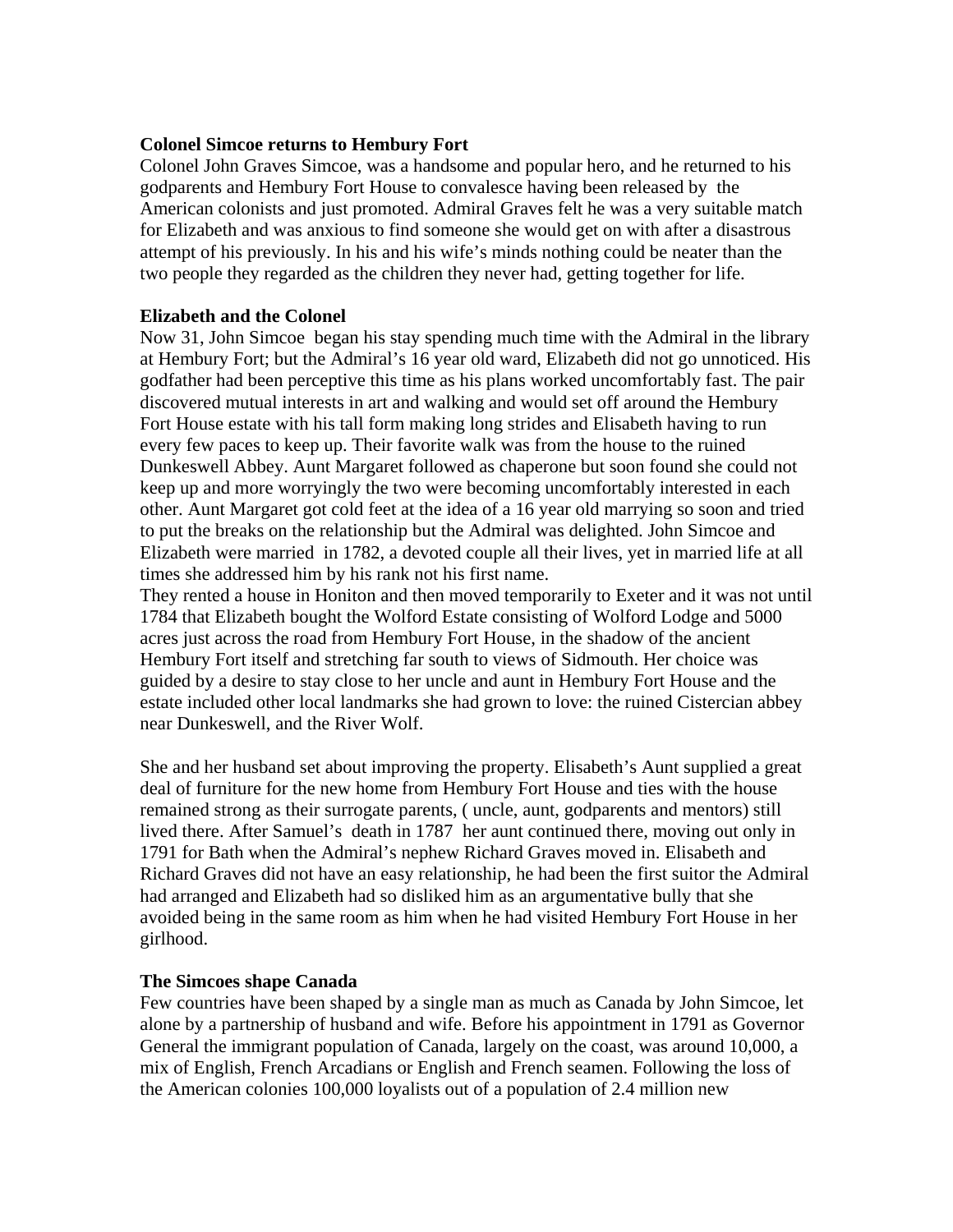Americans, were stripped of all their property and forced north, settling in what was named Upper Canada. This was virtually unknown and limitless territory. The Canadians saw the american revolution with its Puritan ingredient as being a continuance of the English Civil War with the Americans as Roundheads and the Canadians as Royalists. Canada under Simcoe molded itself to loyalist and royalist traditions but he was a multiculturist and encouraged Quakers, Lutherans, French Royalists, and Scots Catholics to settle alongside English. Simcoe had been MP for St. Mawes in Cornwall from 1790 (a role not demanding his presence either in his constituency or indeed in Parliament where he rarely spoke). He was however fiercely ambitious and strove first for the ambassadorship to the new USA and then for the Governor Generalship of Canada. This he gained in 1791. John Graves new role was to direct this vast increase in population into the unpopulated lands of Ontario and in doing so explored and named much of the country and set about the protection and consolidation of the country. This involved ensuring that the British remained on good terms with the native Indian tribes on both sides of the border. He set up the administrative framework we know today, putting the burgeoning population in place by forming towns, while living in a tent and log cabin through bitter winters and mosquito ridden summers. His foresight saved Canada in 1812 when America declared war and attacked and burned Toronto (followed by the British burning Washington); but Simcoe's strategic resiting of settlements, road networks and Indian friendships and alliances were crucial in holding on to his territory.

This was wild country and much was explored by him and his men and he gave his name to Simcoe Co in Ontario ( and much else) and oversaw in 1792 the first Parliament at Newark. He founded Toronto as state capital which he first named York and introduced the Anti Slavery Act of 1793 well ahead of the rest of the world. As a direct result of Simcoe's vision, Canada became a safe haven for 50,000 slaves crossing the border. The concept of the light and flexible soldier embodied in the Rangers, together with the good relations he tried to foster with French colonists and 1<sup>st</sup> nation tribes, was to prove a decisive factor in consolidating Canada. In further anticipation of the modern army he used the Rangers flexibly to defend and explore and in engineering projects on the frontier. His policies formed and preserved the Canada we know today and his name is marked by a Civic Holiday throughout the nation even when the original name has changed.

#### **Elizabeth as frontier woman, artist and diarist**

Elizabeth was no simple and passive accompaniment to John Simcoe. This was a partnership in every sense. Her grit and determination to prevail in circumstances of incredible hardship while preserving family and settler morale was vital in shaping the new territory. Having sailed from Weymouth in a small boat she spent 5 years there and relished the excitement of frontier life and loved Canada. She recorded it in prints, paintings and engravings which have become a priceless part of the Canadian heritage, very often recording and naming areas for the very first time as modern Canada. She wrote of her paintings of the wild landscape:

*"These scenes have afforded me so much delight that I class this day with those in which I remember to have felt the greatest pleasure from fine objects, whether Art or Nature"*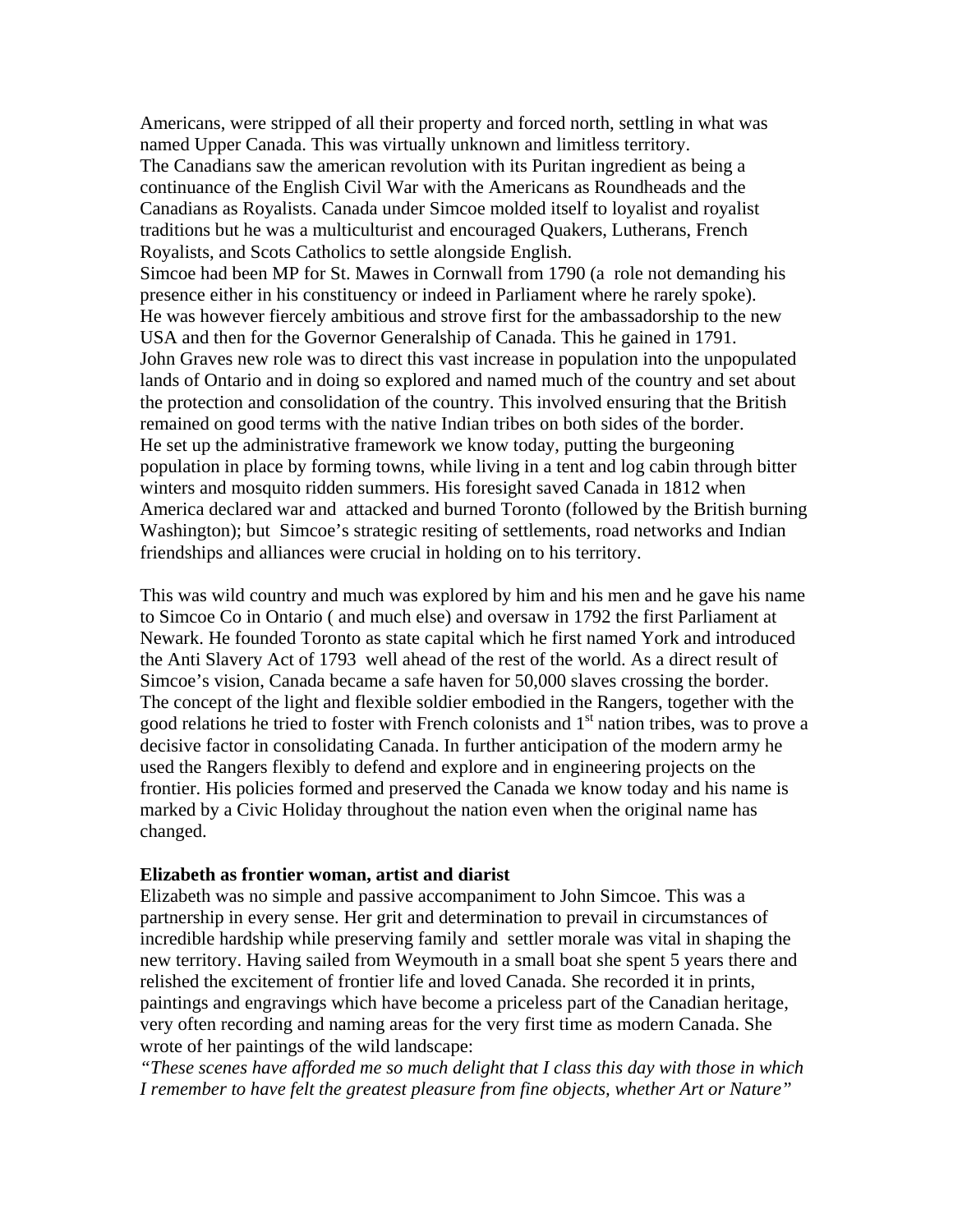Her portrait and that of her husband John and many of her pictures are part of Ontario State Records. She was a dominant woman who reveled in being the wife of "His Excellency as is indicated in a letter of the time by Hannah Jarvis:

*"Everybody is sick of York (Toronto) but no matter the Lady likes the place and therefore everyone must".* The Canadian historical perception is of Elizabeth as a frontier gentlewoman of grace, charm and spirit.

She carried off her role with energy and determination. The Duke de la Rocheforcauld commented on how bashful she was and that she spoke little. He put it down to the slight speech impediment she had. She made up for it by action, resilience and example. Her fortitude in the face of primitive conditions amazed visitors as she lived in a large tent formerly owned by Captain James Cook. General Simcoe's father had been a mentor of the Captain, teaching him navigation, and they were anxious to acquire a similar tent. The actual one was bought for them from the Captain's effects. It had 2 rooms and plank snow cover and it got so cold in the winter that water froze to the floor beside the stove. Her only complaint was that in fir and gloves she could not hold her playing cards in the evening. She aimed to dance four nights in seven, not only because she enjoyed it but because she felt it was good for morale and appreciated by the other officers and wives. She organised fortnightly balls in the winter in Niagara for 14 couples in velvet, feathers and with wax candles. The American General Hull wrote:

*" you have no conception of the misery in which they live, their canvass house being their only residence…. It is surprising how Mrs Simcoe, who is a very delicate woman, can support the fatigue she does".* 

They named and recorded much of the new territories known as Upper Canada where the loyalists settled. This was really the vast balance of Canada beyond the eastern coast and rivers settled by the French. But the Simcoes also reflected a change to an enlightened attitude to the French that followed the end of hostilities, with preservation of French law, custom and religion.

Producing 11 children never stopped her life of adventure as she took the two younger children with her. Husband and wife were loath to be apart. The harsh life likewise did not hinder her from enjoying her role as the wife of "His Excellency" or becoming known as gentlewoman, author and artist although her personality did not suit some. She was a doer and self opinionated. She annoyed some locals by her good works for the surrounding poor settlers and needy, delivered with an effortless air of superiority and a slight stutter. She wrote in later years that her curiosity was great but as a woman she could not ask direct questions but was convinced she knew more than the people she dealt with. This, she said, applied even when watching sailors at work on the long voyages.

#### **Battle on the front lawns of Henbury Fort House**

Following service in Canada the Simcoes returned to Wolford, and Hembury Fort House again became part of the picture. Napoleon was expected to invade at any moment and General Simcoe was appointed in 1798 to defend the whole of South West England, considered the most strategic area of the country. Hembury Fort House and Wolford were at the epicenter of planning defense, as well as the continuing naval presence of Admiral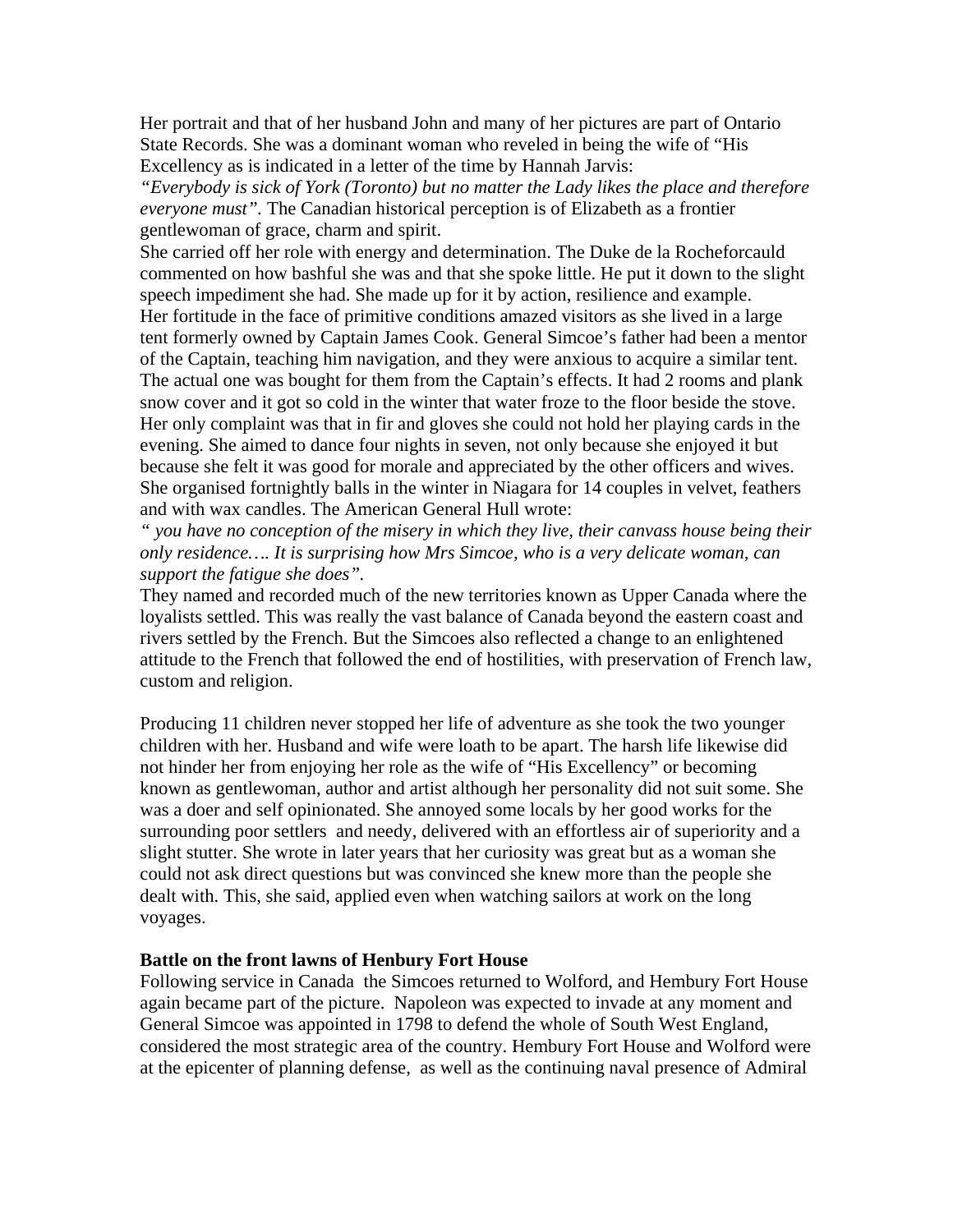Graves at the House. Elizabeth's cosmopolitan interests attracted French friends and these were regarded as spies by the local population.

By now the General was a huge bulldog of a figure, likened to John Bull. He enacted massive training exercises with armies of British and "French". The Admiral and the general organized one battle across the county involving 4000 soldiers and 10,000 onlookers which culminated in a "French" retreat to Henbury Fort where a large battle threatened to get out of control with the soldiers fighting in earnest. It culminated on the lawns of Hembury Fort House with cannons causing actual injuries.

 In 1799 the now Major General Simcoe met Lord Horatio Nelson and the navy HQ was moved from Wolford to Plymouth. In 1806 he was offered the post of Commander in Chief of forces in India but died on a return from Portugal before commencing duties. He is buried in the Simcoe family estate in the Wolford Chapel close to Hembury Fort House and owned by the Ontario Heritage Trust. The Ontario State archives have 500 drawings and water colours by Elizabeth. She spent her widowhood traveling by coach all over England and Wales escorted by her servant and coachman of 37 years, John Bailey. Born in a still standing cottage in Awlescombe, he himself left a valuable account of the time, particularly of Simcoe's war exercises around Hembury and of his time with |Hembury Fort's own coachman.

## **Admiral Richard Graves**

Richard Graves, nephew of Samuel eventually took over Hembury Fort House after the death of Samuel and eventual departure of his wife.

Richard too was an Admiral so the naval links of the house were reinforced. He was never as well known as his uncle largely explained by a lack of any more wars to fight. Somehow the men of Hembury Fort had run out of enemies. His presence in Hembury Fort House was not helpful to Elizabeth Posthuma who threw him out of Wolford Lodge when visiting for his constant criticism of her relatives. His continuing at Hembury was also not aided by his wife's hatred of the countryside and she made intermittent pressure to move. His daughter Sophia married in 1813. He was still there in 1815 when he appointed Robert Hatchet as gamekeeper and at that time furniture was sold off. But by 1822, while still owner he had left it occupied by just a servant.

## **Coleridge**

The Simcoe family and Hembury Fort House had connections to the Coleridge family. In 1897 Lord Coleridge QC ( an executor of Elizabeth's will) grandson of the great poet Samuel Taylor Coleridge , (born 1772 and author of Kubla Khan and Rime of the Ancient Mariner), gave a lecture referring to Hembury Fort House. He recalled General Simcoe's role in the US War of Independence. His father, James Coleridge, had been the general's Aide de Camp and wrote: *"the finest disciplined man, sir, that ever entered the British Army. Between you and me, sir, I believe he was as good as Napoleon".*

# **Hembury Fort House and Lord Horatio Nelson**

Coleridge also described how, following the Battle of the Nile a grateful nation wanted to present Lord Nelson with an estate as they had done for the Duke of Marlborough. Hembury Fort House was offered. As this gift was likely to have occurred after the Battle in 1798 and before Trafalgar in 1805 it is curious to note that the Graves family still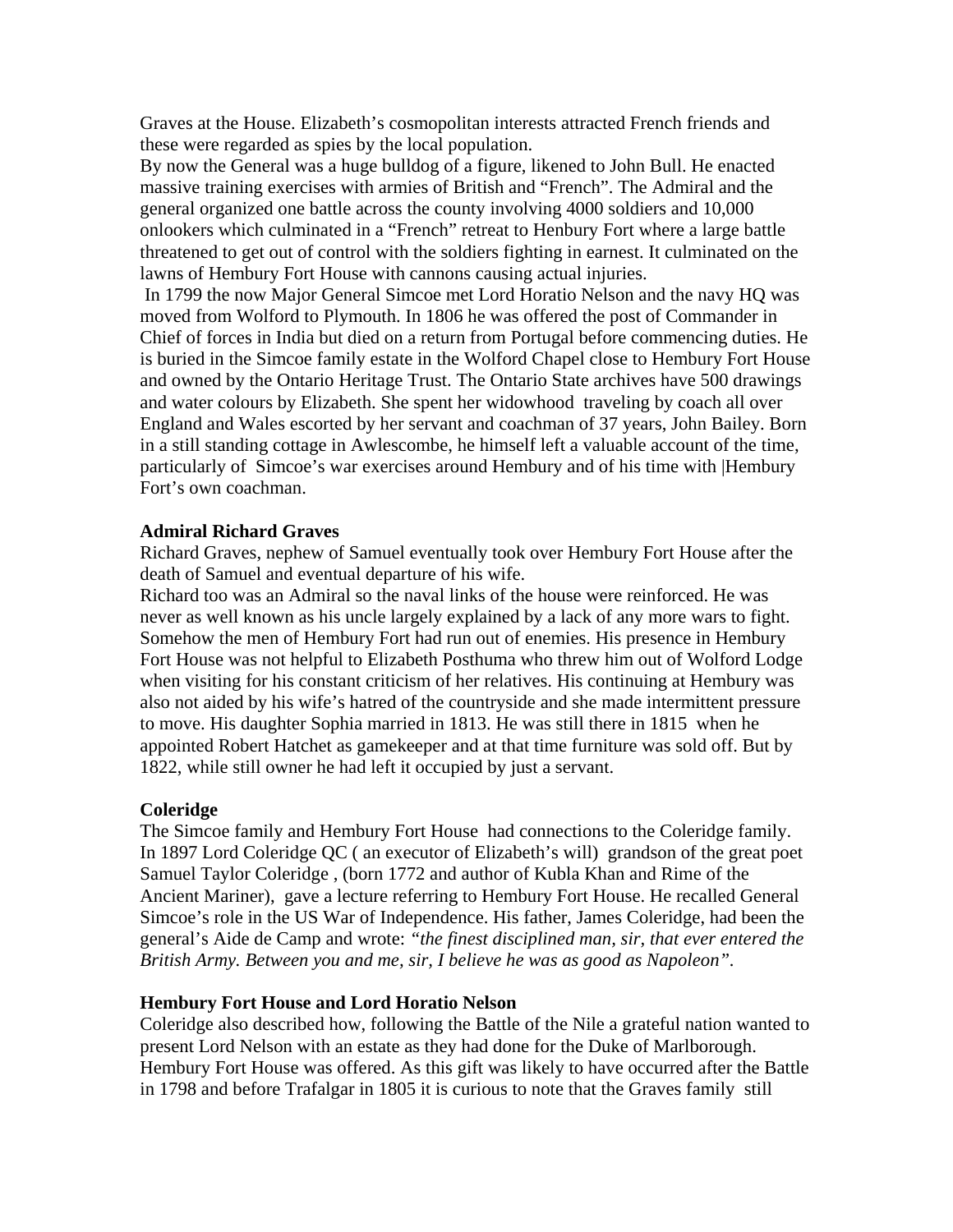owned it, Samuel Graves having died there in 1787 and after his widow left his nephew Richard continued to own it for another twenty five years at least.

Coleridge described how his grandfather the poet, recalled seeing as a boy the great hero Lord Nelson riding up the lane and inspecting the house on horseback. Whether Nelson was disappointed by a comparison with what the Duke of Marlborough was given is not known. It is unclear if Nelson ever lived there and later events may explain that: He was certainly preoccupied with Lady Hamilton and his estranged wife was uncomfortably close in Exeter. There may well have been opportunism on the part of Richard Graves as it was certainly conveniently available for the nation to buy off him and give to Nelson. By what ever circumstances, Graves owned it again after Nelson's death.

Coleridge remembered Nelson staying at the Golden Inn in Honiton on January 1801 where he invited surviving relatives of Captain Wescott to breakfast. Cpt. George Blagdon Westcot was born in Honiton and one of Nelson's Band of Brothers at the Battle of the Nile. He died shot by a musket ball having been instrumental in winning the Battle. When his mother, in much reduced circumstances, said she had no medal or mementos, he unpinned one of his medals and gave it to her saying *"You will not value it less because Nelson has worn it".*

This kind of gesture nurtured the common people's adoration. After the battle of Trafalgar Simcoe misunderstood the mood of the local population around Hembury Fort by firing cannons in celebration at the news of naval victory at Trafalgar, not realising the effect Nelson's death would have. The local population, somber with news of their hero's death thought the French were invading and rose to arms.

#### **The Porter family takes over**

In later years little history passed the doors. At later times it was recorded as occupied only by a servant. In 1822 a William Radford was resident but Admiral Richard Graves was still recorded as owner although with the property unoccupied at some point. Radford may have been a purchaser in that year. By 1850 the Devonshire Directory Records for the village of Buckerell show the house as the seat of William Porter *"at the north end of the Parish with a commanding eminence near the ancient entrenchment of that name"* The tithe records show that Porter had 100 acres associated with the house and many more acres around the village leased out, and he kept a herd of Devon breed cows. He was the youngest son of John Porter, Bishop of Belleisle, Fermanagh, Co. Tyrone and part of a well known clerical family. Born in 1802 and a Captain with the  $6<sup>th</sup>$ Dragoon Guards, known for a time as the Carabiniers, he married Elizabeth Gibbs Ludlow in 1830 and they had three sons and four daughters. The clerical tradition clearly stayed strong and all four daughters, as grand daughters of a Bishop, married Reverends, possibly being seen by ambitious churchmen as a means of fast tracking their careers. There were by now no wars to fight and Cpt. Porter served as Deputy Lieutenant and Justice of the Peace. He died in I887. Cpt Porter may well have been leasing out the house in his later years. By 1880 Augusta Louisa Peek is recorded as resident and is still recorded as resident in the 1934 Devon Who's Who but in 1903 the Hon Lady Montgomery wrote from the Hotel d' Italie in Rome to Mary Yonge to complain that all her family letters had been passed to Major W. Porter of Hembury Fort.